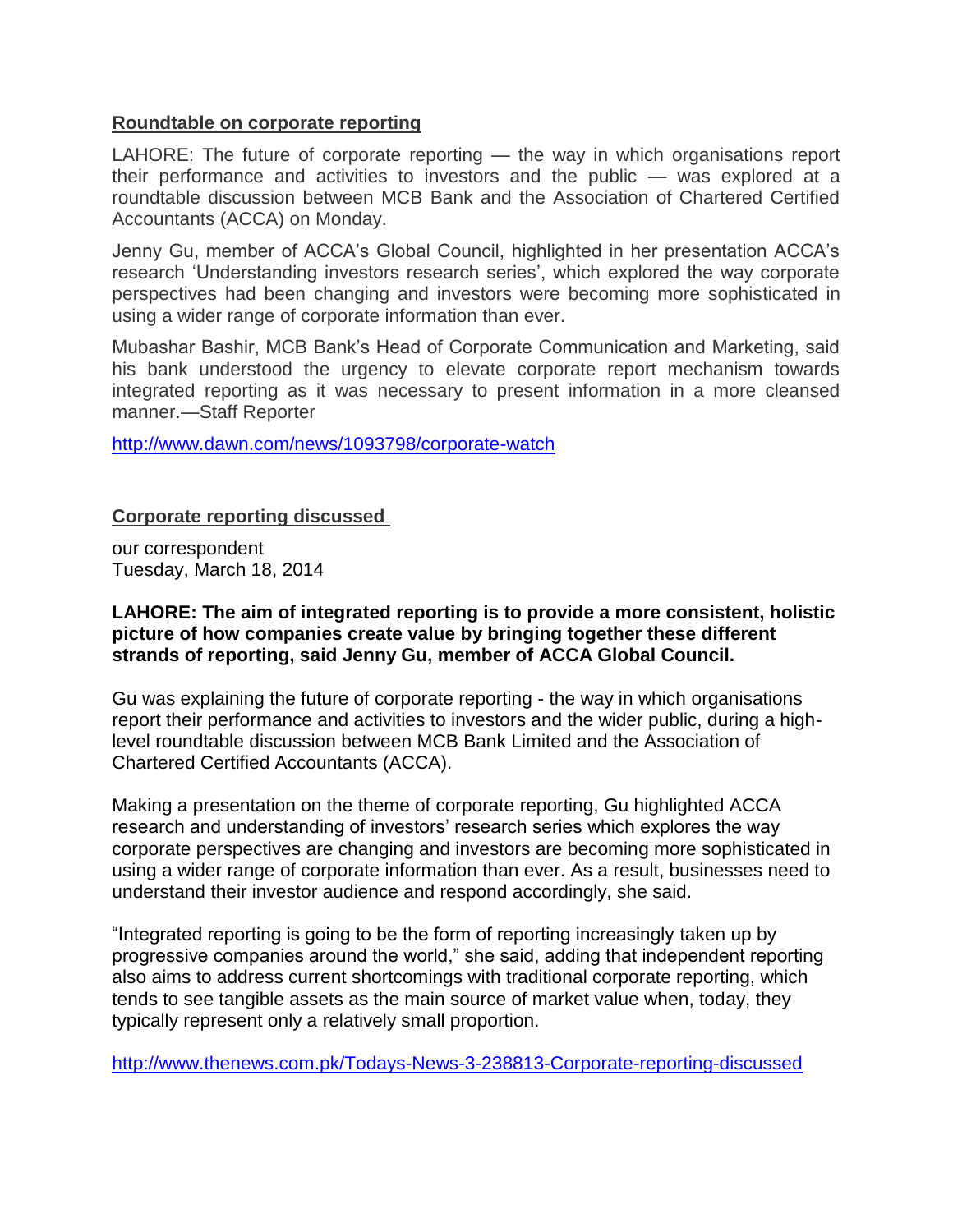## **MCB, ACCA explore future of corporate reporting**



The future of corporate reporting – the way in which organisations report their performance and activities to investors, and the wider public, was explored at a highlevel roundtable discussion between MCB Bank Limited and ACCA (the Association of Chartered Certified Accountants).

The event took place on Monday which was attended by senior management of MCB, ACCA and ACCA members working at the bank. Senior management of MCB included Ali Munir, GH Strategic Planning & Investment, Ramzan, Group Head Treasury, Mubashar Bashir, Head of Corporate Communication & Marketing, Kamran Rasool, Group Head – CSR & Security. Senior management of ACCA included Jenny Gu, Member of ACCA's Global Council, Rehan Uddin, Head of ACCA Karachi and Muhammad Shahid Khan, Business Development Manager along with others.

Jenny Gu made a presentation on the theme of 'Corporate Reporting'. She highlighted ACCA's research '*Understanding investors* research series' which explores the way corporate perspectives are changing and investors are becoming more sophisticated in using a wider range of corporate information than ever. As a result, businesses need to understand their investor audience and respond accordingly. Integrated reporting is going to be the form of reporting increasingly taken up by progressive companies around the world.

She said: "The aim of integrated reporting is to provide a more consistent, holistic picture of how companies create value by bringing together these different strands of reporting. It also aims to address current shortcomings with traditional corporate